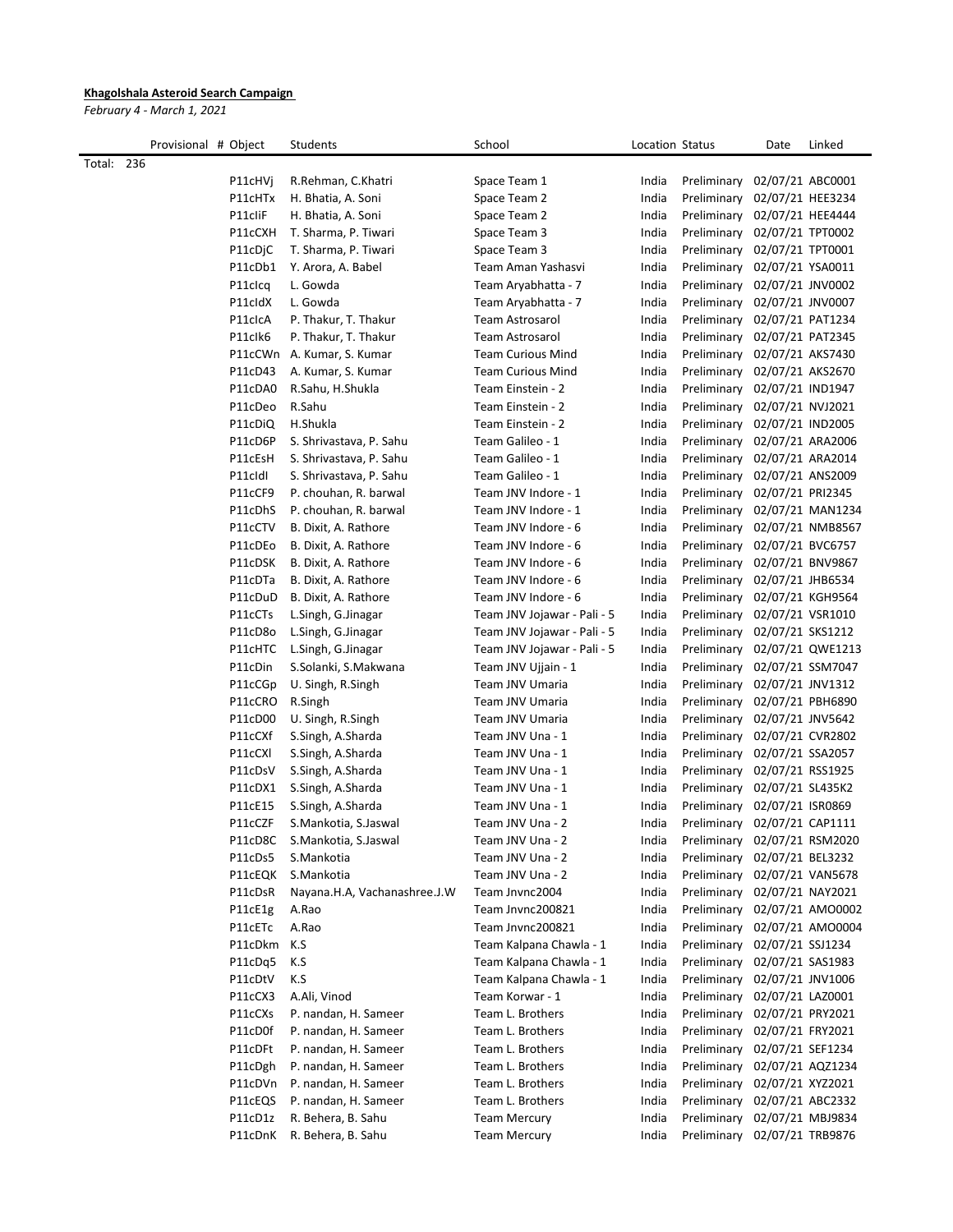| P11cHSp          | R. Behera, B. Sahu            | <b>Team Mercury</b>         | India | Preliminary | 02/07/21 BPS1294 |                  |
|------------------|-------------------------------|-----------------------------|-------|-------------|------------------|------------------|
| P11cEpQ          | N. Kumar, D. Mukhi            | <b>Team Nabjeet</b>         | India | Preliminary | 02/07/21 NYD492  |                  |
| P11cCEO          | J. Sahu, S. Sahu              | Team Ramanujan Group        | India | Preliminary | 02/07/21 SSJ0608 |                  |
| P11cCZS          | J. Sahu, S. Sahu              | Team Ramanujan Group        | India | Preliminary | 02/07/21 SJS2108 |                  |
| P11cCZQ          | A. Sahukar, Y. Behera         | <b>Team Science Nerds</b>   | India | Preliminary | 02/07/21 TSN0005 |                  |
| P11cDDg          | A. Sahukar, Y. Behera         | <b>Team Science Nerds</b>   | India | Preliminary | 02/07/21 TSN0008 |                  |
| P11cDdo          | A. Sahukar, Y. Behera         | <b>Team Science Nerds</b>   | India | Preliminary | 02/07/21 TSN0004 |                  |
| P11cDuX          | A. Sahukar, Y. Behera         | <b>Team Science Nerds</b>   | India | Preliminary | 02/07/21 TSN0007 |                  |
| P11cEnh          | A. Sahukar, Y. Behera         | <b>Team Science Nerds</b>   | India | Preliminary | 02/07/21 TSN0003 |                  |
| P11cEUd          | A. Sahukar, Y. Behera         | <b>Team Science Nerds</b>   | India | Preliminary | 02/07/21 TSN0006 |                  |
| P11cEUH          | A. Sahukar, Y. Behera         | <b>Team Science Nerds</b>   | India | Preliminary | 02/07/21 TSN0010 |                  |
|                  | P11cEWw A. Sahukar, Y. Behera | <b>Team Science Nerds</b>   | India | Preliminary | 02/07/21 TSN0009 |                  |
| P11cCF6          | A.Rangari, M.Sahu             | Team Shakuntala Group       | India | Preliminary |                  | 02/07/21 MAX7799 |
| P11cE2k          | A.Rangari, M.Sahu             | Team Shakuntala Group       | India | Preliminary | 02/07/21 MIN7799 |                  |
|                  |                               | Team Shubhash               | India |             |                  |                  |
| P11cDhU          | S. Kurre, A. Sahu             | <b>Team Shubhash</b>        |       | Preliminary | 02/07/21 RCB2025 |                  |
| P11cE2L          | S. Kurre                      |                             | India | Preliminary | 02/07/21 RCB2026 |                  |
| P11cEkU          | S. Kurre                      | <b>Team Shubhash</b>        | India | Preliminary | 02/07/21 RCB2028 |                  |
| P11cEQC          | S. Kurre                      | Team Shubhash               | India | Preliminary | 02/07/21 RCB2024 |                  |
| P11cEzf          | A. Sahu                       | Team Shubhash               | India | Preliminary | 02/07/21 ABD2021 |                  |
| P11cHUy          | S. Kurre                      | <b>Team Shubhash</b>        | India | Preliminary | 02/07/21 RCB2022 |                  |
| P11cDPw          | D.Gupta, S.Bhatia             | <b>Team Space-Geeks</b>     | India | Preliminary |                  | 02/07/21 NEO5115 |
| P11cDPX          | D.Gupta, S.Bhatia             | <b>Team Space-Geeks</b>     | India | Preliminary | 02/07/21 DSA5112 |                  |
| P11cDQ7          | D.Gupta, S.Bhatia             | <b>Team Space-Geeks</b>     | India | Preliminary | 02/07/21 DBA5113 |                  |
| P11cDt0          | D.Gupta, S.Bhatia             | <b>Team Space-Geeks</b>     | India | Preliminary | 02/07/21 DIB1211 |                  |
| P11cDXo          | D.Gupta, S.Bhatia             | <b>Team Space-Geeks</b>     | India | Preliminary | 02/07/21 DGI4211 |                  |
| P11cCFx          | P. Sokke                      | <b>Team Unigorns</b>        | India | Preliminary | 02/07/21 RHD1234 |                  |
| P11cDOx          | P. Sokke                      | <b>Team Uniqorns</b>        | India | Preliminary |                  | 02/07/21 GMJ1234 |
| P11cDpm P. Sokke |                               | <b>Team Unigorns</b>        | India | Preliminary | 02/07/21 PDS1234 |                  |
| P11cE3P          | P. Sokke                      | <b>Team Unigorns</b>        | India | Preliminary | 02/07/21 DEV1234 |                  |
| P11cJTH          | H. Bhatia, A. Soni            | Space Team 2                | India | Preliminary | 02/08/21 HEE1234 |                  |
| P11cJZ5          | H. Bhatia, A. Soni            | Space Team 2                | India | Preliminary | 02/08/21 HEE3666 |                  |
| P11cJ2z          | A. Kumar, S. Kumar            | <b>Team Curious Mind</b>    | India | Preliminary | 02/08/21 AKS9878 |                  |
|                  |                               | <b>Team Curious Mind</b>    |       |             |                  |                  |
| P11cJ3X          | A. Kumar, S. Kumar            |                             | India | Preliminary | 02/08/21 NVS9557 |                  |
| P11cJq7          | R.Sahu                        | Team Einstein - 2           | India | Preliminary |                  | 02/08/21 MSD1930 |
| P11cJrX          | R.Sahu                        | Team Einstein - 2           | India | Preliminary |                  | 02/08/21 MQS2586 |
| P11cJOr          | B. Dixit, A. Rathore          | Team JNV Indore - 6         | India | Preliminary | 02/08/21 FGK3562 |                  |
| P11cJxX          | L.Singh, G.Jinagar            | Team JNV Jojawar - Pali - 5 | India | Preliminary | 02/08/21 IPS1214 |                  |
| P11cJA5          | S.Singh, A.Sharda             | Team JNV Una - 1            | India | Preliminary | 02/08/21 SD52L6  |                  |
| P11cJU5          | S.Singh, A.Sharda             | Team JNV Una - 1            | India | Preliminary |                  | 02/08/21 GAP9062 |
| P11cJtS          | S.Mankotia, S.Jaswal          | Team JNV Una - 2            | India | Preliminary | 02/08/21 TOE5656 |                  |
| P11cJuW          | S.Mankotia                    | Team JNV Una - 2            | India | Preliminary | 02/08/21 BVF0002 |                  |
| P11cJz7          | S.Mankotia, S.Jaswal          | Team JNV Una - 2            | India | Preliminary |                  | 02/08/21 EDA4141 |
| P11cJBO          | K.S                           | Team Kalpana Chawla - 1     | India | Preliminary |                  | 02/08/21 MDS1975 |
| P11cJP5          | K.S                           | Team Kalpana Chawla - 1     | India | Preliminary | 02/08/21 JAG2012 |                  |
| P11cJz0          | K.S                           | Team Kalpana Chawla - 1     | India | Preliminary |                  | 02/08/21 KAN2021 |
| P11cJOF          | P. nandan, H. Sameer          | Team L. Brothers            | India | Preliminary | 02/08/21 ASD1234 |                  |
| P11cJyo          | P. nandan, H. Sameer          | Team L. Brothers            | India | Preliminary |                  | 02/08/21 KLM1234 |
| P11cJQY          | R. Behera, B. Sahu            | <b>Team Mercury</b>         | India | Preliminary | 02/08/21 JNV0001 |                  |
| P11cJxd          | R. Behera, B. Sahu            | <b>Team Mercury</b>         | India | Preliminary | 02/08/21 RTP0034 |                  |
| P11cJB5          | A. Sahukar, Y. Behera         | <b>Team Science Nerds</b>   | India | Preliminary | 02/08/21 TSN0012 |                  |
| P11cJSo          | A. Sahukar, Y. Behera         | <b>Team Science Nerds</b>   | India | Preliminary | 02/08/21 TSN0014 |                  |
| P11cJWs          | A. Sahukar, Y. Behera         | <b>Team Science Nerds</b>   | India | Preliminary | 02/08/21 TSN0013 |                  |
| P11cJ5K          | S. Kurre, A. Sahu             | Team Shubhash               | India | Preliminary | 02/08/21 RCB2031 |                  |
| P11cJAG          | S. Kurre, A. Sahu             | Team Shubhash               | India | Preliminary | 02/08/21 RCB2033 |                  |
| P11cJAJ          | S. Kurre, A. Sahu             | Team Shubhash               | India | Preliminary | 02/08/21 RCB2027 |                  |
| P11cJWC          | S. Kurre                      | <b>Team Shubhash</b>        | India | Preliminary |                  | 02/08/21 RCB2032 |
| P11cL8m          | D.Gupta, S.Bhatia             | <b>Team Space-Geeks</b>     | India | Preliminary | 02/08/21 DSA0012 |                  |
| P11cJVU          | P. Sokke                      | <b>Team Unigorns</b>        | India | Preliminary | 02/08/21 PDS1412 |                  |
|                  |                               |                             |       |             |                  |                  |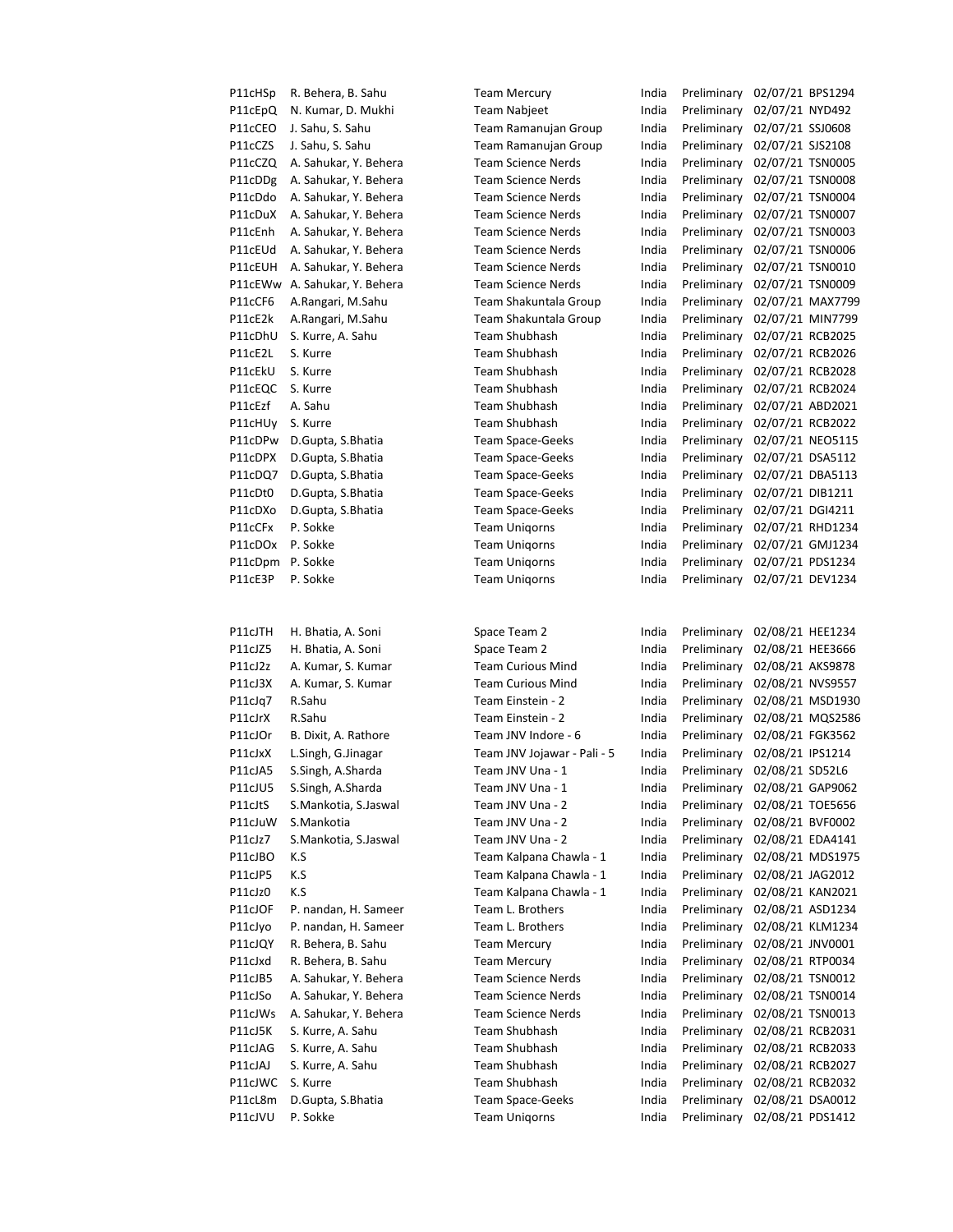P11cShc I. Shukla **India India Preliminary 02/10/21 PNS1310** JNV Sonebhadra India Preliminary 02/10/21 PNS1310

P11cUgp I. Shukla **INV Sonebhadra** India Preliminary 02/10/21 LNS1234 P11cSgD R.Rehman, C.Khatri Space Team 1 India Preliminary 02/10/21 ABC0000 P11cRNK H. Bhatia, A. Soni Space Team 2 India Preliminary 02/10/21 HEE3567 P11cSh0 H. Bhatia, A. Soni Space Team 2 India Preliminary 02/10/21 HEE4466 P11cUfN H. Bhatia, A. Soni Space Team 2 India Preliminary 02/10/21 HEE0022 P11cSgM A. Kumar, S. Kumar Team Curious Mind India Preliminary 02/10/21 JNV5434 P11cUfZ A. Kumar, S. Kumar Team Curious Mind India Preliminary 02/10/21 IUC7017 P11cRNI R.Sahu Team Einstein - 2 India Preliminary 02/10/21 APJ1931 P11cRON R.Sahu Team Einstein - 2 India Preliminary 02/10/21 IND1950 P11cROo R.Sahu Team Einstein - 2 India Preliminary 02/10/21 HLV4568 P11cROq R.Sahu Team Einstein - 2 India Preliminary 02/10/21 MGL2485 P11cSeX S. Shrivastava, P. Sahu Team Galileo - 1 India Preliminary 02/10/21 DAY2006 P11cRME L.Singh, G.Jinagar Team JNV Jojawar - Pali - 5 India Preliminary 02/10/21 KKS1212 P11cUfS U. Singh, R.Singh Team JNV Umaria India Preliminary 02/10/21 JNV0987 P11cUgd U. Singh, R.Singh Team JNV Umaria India Preliminary 02/10/21 RIT8976 P11cUgr U. Singh, R.Singh Team JNV Umaria India Preliminary 02/10/21 MNU3112 P11cRN0 S.Singh, A.Sharda Team JNV Una - 1 India Preliminary 02/10/21 JNV1950 P11cRN2 S.Singh, A.Sharda Team JNV Una - 1 India Preliminary 02/10/21 UNA6250 P11cSis S.Mankotia Team JNV Una - 2 India Preliminary 02/10/21 DBT2002 P11cRMY K.S Team Kalpana Chawla - 1 India Preliminary 02/10/21 MJN2016 P11cROs K.S Team Kalpana Chawla - 1 India Preliminary 02/10/21 ABC1234 P11cROX K.S Team Kalpana Chawla - 1 India Preliminary 02/10/21 MSJ2345 P11cRYV C.Vani, M.Nansy Team KASC - G India Preliminary 02/10/21 KVR9889 P11cRYX C.Vani, M.Nansy Team KASC - G India Preliminary 02/10/21 HMS9457 P11cSLf C.Vani, M.Nansy Team KASC - G India Preliminary 02/10/21 PPL3500 P11cROi P. nandan, H. Sameer Team L. Brothers India Preliminary 02/10/21 SSS1111 P11cRNq R. Behera, B. Sahu Team Mercury India Preliminary 02/10/21 STB7777 P11cROe R. Behera, B. Sahu Team Mercury India Preliminary 02/10/21 BTS6137 P11cRYA A. Sahukar, Y. Behera Team Science Nerds India Preliminary 02/10/21 TSN0031 P11cRYB A. Sahukar, Y. Behera Team Science Nerds India Preliminary 02/10/21 TSN0032 P11cRYF A. Sahukar, Y. Behera Team Science Nerds India Preliminary 02/10/21 TSN0025 P11cRZc A. Sahukar, Y. Behera Team Science Nerds India Preliminary 02/10/21 TSN0024 P11cS1n A. Sahukar, Y. Behera Team Science Nerds India Preliminary 02/10/21 TSN0021 P11cSgZ A. Sahukar, Y. Behera Team Science Nerds India Preliminary 02/10/21 TSN0022 P11cROB S. Kurre, A. Sahu Team Shubhash India Preliminary 02/10/21 AKS1225 P11cROI S. Kurre, A. Sahu Team Shubhash India Preliminary 02/10/21 ANS1225 P11cROy S. Kurre, A. Sahu Team Shubhash India Preliminary 02/10/21 UVI2003 P11cRO4 D.Gupta Team Space-Geeks India Preliminary 02/10/21 DGI4402 P11cRO6 D.Gupta Team Space-Geeks India Preliminary 02/10/21 DGI4425 P11cRO8 D.Gupta Team Space-Geeks India Preliminary 02/10/21 DGI4223 P11cRO9 D.Gupta Team Space-Geeks India Preliminary 02/10/21 DGI1202 P11cRNA P. Sokke, V. D Team Uniqorns India Preliminary 02/10/21 VCD0002 P11cRNu P. Sokke, V. D Team Uniqorns India Preliminary 02/10/21 VCD0001 P11cRO5 P. Sokke, V. D Team Uniqorns India Preliminary 02/10/21 PDS3333 P11cRPb P. Sokke, V. D Team Uniqorns India Preliminary 02/10/21 PDS4444 P11cSgd P. Sokke, V. D Team Uniqorns India Preliminary 02/10/21 UNQ0001 P11cSgt P. Sokke, V. D Team Uniqorns India Preliminary 02/10/21 VCD0003 P11dgIS I. Shukla **India India India Preliminary 02/12/21 SSI1234** P11dgGi T. Sharma, P. Tiwari Space Team 3 India Preliminary 02/12/21 TPT0007 P11dhWz T. Sharma, P. Tiwari Space Team 3 India Preliminary 02/12/21 TPT0011 P11dgF4 Y. Arora, A. Babel Team Aman Yashasvi India Preliminary 02/12/21 YSA3535 P11dgJT S. Biswas, A. Sikdar Team Aryabhatta - 4 India Preliminary 02/12/21 BAK1357 P11dgGQ L. Gowda Team Aryabhatta - 7 India Preliminary 02/12/21 JNV0012 P11dgJ4 L. Gowda Team Aryabhatta - 7 India Preliminary 02/12/21 JNV0010 P11dgSH L. Gowda Team Aryabhatta - 7 India Preliminary 02/12/21 JNV0011 P11dhUM A. Kumar, S. Kumar Team Curious Mind India Preliminary 02/12/21 JNV2001 P11dgAV S.Mankotia Team JNV Una - 2 India Preliminary 02/12/21 CSK2018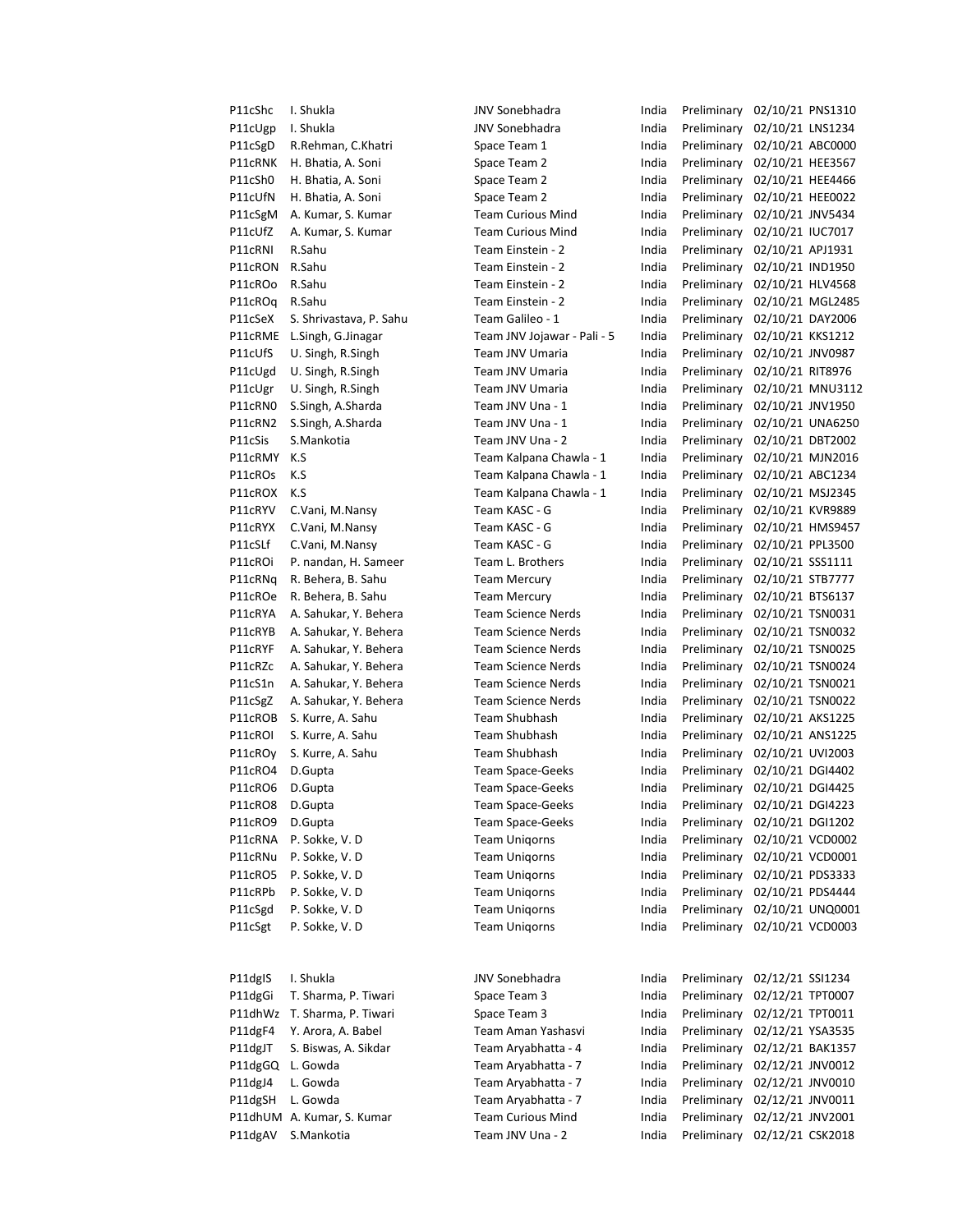|                     | P11daWx C.Vani, M.Nansy      | Team KASC - G             | India | Preliminary                  |                  | 02/12/21 WHP7122 |
|---------------------|------------------------------|---------------------------|-------|------------------------------|------------------|------------------|
| P11dgKN             | P. nandan, H. Sameer         | Team L. Brothers          | India | Preliminary                  | 02/12/21 ABC1017 |                  |
| P11dgEc             | N. Kumar, D. Mukhi           | <b>Team Nabjeet</b>       | India | Preliminary                  | 02/12/21 DBH489  |                  |
| P11dgKJ             | N. Kumar, D. Mukhi           | <b>Team Nabjeet</b>       | India | Preliminary                  | 02/12/21 VND481  |                  |
| P11dgFE             | A. Sahukar, Y. Behera        | <b>Team Science Nerds</b> | India | Preliminary                  | 02/12/21 TSN0035 |                  |
| P11dgHH             | S. Kurre, A. Sahu            | Team Shubhash             | India | Preliminary                  | 02/12/21 RCB0001 |                  |
| P11dhTD             | S. Kurre, A. Sahu            | <b>Team Shubhash</b>      | India | Preliminary                  |                  | 02/12/21 00M0000 |
| P11dgJK             | D.Gupta                      | <b>Team Space-Geeks</b>   | India | Preliminary 02/12/21 DGI4403 |                  |                  |
| P11dhPF             | D.Gupta                      | <b>Team Space-Geeks</b>   | India | Preliminary 02/12/21 DGI4123 |                  |                  |
| P11dgM0             | Vanshika, Aikaparnika        | <b>Team Star</b>          | India | Preliminary 02/12/21 RET3456 |                  |                  |
| P11dg <sub>IZ</sub> | P. Sokke, V. D               | <b>Team Unigorns</b>      | India | Preliminary                  | 02/12/21 DEV1111 |                  |
| P11dgKY             | P. Sokke, V. D               | <b>Team Unigorns</b>      | India | Preliminary                  | 02/12/21 PDS1122 |                  |
| P11dgQH             | P. Sokke, V. D               | <b>Team Unigorns</b>      | India | Preliminary                  | 02/12/21 RHD1111 |                  |
|                     | P11dhWk P. Sokke, V. D       | <b>Team Unigorns</b>      | India | Preliminary 02/12/21 GMJ7777 |                  |                  |
|                     |                              |                           |       |                              |                  |                  |
|                     |                              |                           |       |                              |                  |                  |
| P11dA8e             | I. Shukla                    | <b>JNV Sonebhadra</b>     | India | Preliminary                  |                  | 02/17/21 NSM1983 |
| P11dzP5             | I. Shukla                    | <b>JNV Sonebhadra</b>     | India | Preliminary                  |                  | 02/17/21 MOM1505 |
| P11dzPA             | I. Shukla                    | <b>JNV Sonebhadra</b>     | India | Preliminary                  | 02/17/21 SNS0910 |                  |
| P11dzSE             | I. Shukla                    | <b>JNV Sonebhadra</b>     | India | Preliminary                  | 02/17/21 DAD2505 |                  |
|                     | P11dxMC T. Sharma, P. Tiwari | Space Team 3              | India | Preliminary 02/17/21 TPT0013 |                  |                  |
| P11dxPs             | T. Sharma, P. Tiwari         | Space Team 3              | India | Preliminary 02/17/21 TPT0015 |                  |                  |
| P11dxFo             | L. Gowda                     | Team Aryabhatta - 7       | India | Preliminary 02/17/21 JNV0020 |                  |                  |
| P11dzOI             | L. Gowda                     | Team Aryabhatta - 7       | India | Preliminary 02/17/21 LSG0012 |                  |                  |
| P11dzS3             | L. Gowda                     | Team Aryabhatta - 7       | India | Preliminary                  | 02/17/21 JNV0021 |                  |
| P11dzVh             | L. Gowda                     | Team Aryabhatta - 7       | India | Preliminary                  | 02/17/21 JNV0027 |                  |
| P11dzXn             | L. Gowda                     | Team Aryabhatta - 7       | India | Preliminary                  | 02/17/21 JNV0026 |                  |
| P11dzXx             | L. Gowda                     | Team Aryabhatta - 7       | India | Preliminary                  | 02/17/21 JNV0024 |                  |
| P11dzUc             | A. Kumar, S. Kumar           | <b>Team Curious Mind</b>  | India | Preliminary                  | 02/17/21 LIC2005 |                  |
| P11dxsM             | H.Shukla                     | Team Einstein - 2         | India | Preliminary 02/17/21 YUP7997 |                  |                  |
| P11dxst             | H.Shukla                     | Team Einstein - 2         | India | Preliminary 02/17/21 IAM1313 |                  |                  |
| P11dxtE             | H.Shukla                     | Team Einstein - 2         | India | Preliminary                  | 02/17/21 TEN2021 |                  |
| P11dxu6             | H.Shukla                     | Team Einstein - 2         | India | Preliminary                  | 02/17/21 DOT1202 |                  |
| P11dxuo             | R.Sahu                       | Team Einstein - 2         | India | Preliminary                  | 02/17/21 TLV2654 |                  |
| P11dxvq             | R.Sahu                       | Team Einstein - 2         | India | Preliminary 02/17/21 ABD1984 |                  |                  |
| P11dxvr             | R.Sahu                       | Team Einstein - 2         | India | Preliminary                  | 02/17/21 NET4789 |                  |
| P11dzQt             | R.Sahu                       | Team Einstein - 2         | India | Preliminary 02/17/21 NXT5825 |                  |                  |
| P11dzUj             | S. Shrivastava, P. Sahu      | Team Galileo - 1          | India | Preliminary                  |                  | 02/17/21 MHD1111 |
| P11dA4V             | U. Singh, R.Singh            | Team JNV Umaria           | India | Preliminary                  | 02/17/21 JNV0951 |                  |
| P11dzOE             | R.Singh                      | Team JNV Umaria           | India | Preliminary                  | 02/17/21 PAT3011 |                  |
| P11dxsN             | S.Singh, A.Sharda            | Team JNV Una - 1          | India | Preliminary                  | 02/17/21 COL2050 |                  |
| P11dxtV             | S.Singh, A.Sharda            | Team JNV Una - 1          | India | Preliminary                  |                  | 02/17/21 MOM1979 |
| P11dxuD             | S.Singh, A.Sharda            | Team JNV Una - 1          | India | Preliminary                  |                  | 02/17/21 DAD1976 |
| P11dzOl             | S.Singh, A.Sharda            | Team JNV Una - 1          | India | Preliminary                  | 02/17/21 SAS1001 |                  |
| P11dxua             | S.Mankotia                   | Team JNV Una - 2          | India | Preliminary                  |                  | 02/17/21 TAM1029 |
| P11dxua             | S.Mankotia                   | Team JNV Una - 2          | India | Preliminary                  | 02/17/21 TLT2015 |                  |
| P11dxur             | S.Mankotia                   | Team JNV Una - 2          | India | Preliminary                  | 02/17/21 TLT2016 |                  |
| P11dxuw             | S.Mankotia                   | Team JNV Una - 2          | India | Preliminary                  | 02/17/21 MIT0320 |                  |
|                     | P11dwGC C.Vani, M.Nansy      | Team KASC - G             | India | Preliminary                  | 02/17/21 AJK8989 |                  |
|                     | P11dwGD C.Vani, M.Nansy      | Team KASC - G             | India | Preliminary                  | 02/17/21 OPP9492 |                  |
| P11dwGJ             | C.Vani, M.Nansy              | Team KASC - G             | India | Preliminary                  | 02/17/21 ISC5151 |                  |
| P11dyVd             | C.Vani, M.Nansy              | Team KASC - G             | India | Preliminary                  |                  | 02/17/21 MNM1254 |
| P11dA7n             | P. nandan, H. Sameer         | Team L. Brothers          | India | Preliminary                  | 02/17/21 PRN2021 |                  |
| P11dxvm             | P. nandan, H. Sameer         | Team L. Brothers          | India | Preliminary                  | 02/17/21 PPP1234 |                  |
| P11dzNP             | P. nandan, H. Sameer         | Team L. Brothers          | India | Preliminary                  | 02/17/21 ABC2021 |                  |
| P11dzPP             | P. nandan, H. Sameer         | Team L. Brothers          | India | Preliminary                  | 02/17/21 PQR1234 |                  |
| P11dxtQ             | R. Behera, B. Sahu           | <b>Team Mercury</b>       | India | Preliminary                  | 02/17/21 JHS0218 |                  |
| P11dzRe             | R. Behera, B. Sahu           | <b>Team Mercury</b>       | India | Preliminary                  | 02/17/21 NJD1111 |                  |
| P11dA26             | N. Kumar, D. Mukhi           | Team Nabjeet              | India | Preliminary                  | 02/17/21 GJH461  |                  |
| P11dzPx             | J. Sahu, S. Sahu             | Team Ramanujan Group      | India | Preliminary                  | 02/17/21 JSC1234 |                  |
| P11dxsW             | M.Sahu, A.Rangari            | Team Shakuntala Group     | India | Preliminary 02/17/21 MAN3004 |                  |                  |